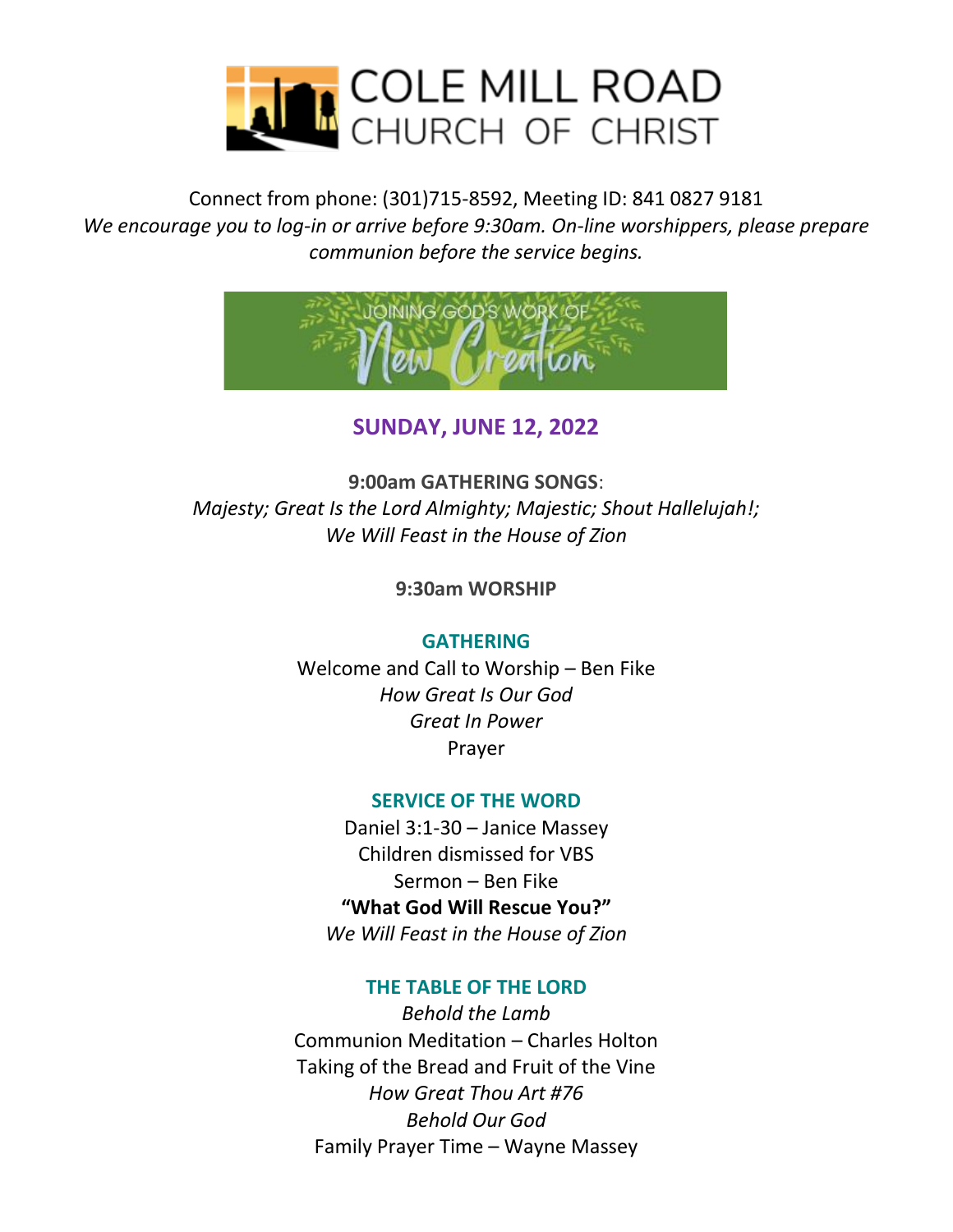#### **SENDING**

*Ancient of Days* Benediction – Ben Fike

Song Leader – Priscilla Russell

# **THIS WEEK**

**Sunday, June 12** 9:30am Worship 10am Children (ages  $0 - 5$ <sup>th</sup> grade) VBS in the Fellowship Hall 10:50am Adult Bible Study in the Worship Center Auditorium 1:30pm MCC Meeting in the Library

### **Wednesday, June 15**

6pm BYO Dinner in the Fellowship Hall 6:25pm-7:15pm Children's "Play, Praise, and Pray" in Room 2 6:30-7:15pm Elder-led Devotional in the Fellowship Hall (and on Zoom) 6:30pm Youth Devotion and Fellowship in the Youth Room

#### **Thursday, June 16**

7am Bible Study for All Ages in the Library. Contact Tim Wood for more info.

# **COMING UP / SAVE THE DATE**

**June 12, 19, 26** VBS "Knights of North Castle" **June 25** Senior Saints Gathering **August 20** All-Church Prayer Retreat Praying the Psalms with Byron Fike **September 10** Women's Retreat The theme is *TRUE*

## **NEWS AND UPDATES**

### **Celebrations and Thank Yous**

**Thank You** for the many many prayers holding up my stepmom and family through the years and especially right now. Thank you for the cards, calls, messages, gifts, and flowers that you have directed my way. All of these expressions of love have held me up with God's strong arms through this very difficult loss. --Sharon and Donnie and family

**Anniversary** Reverdy & Deloris Ransom will celebrate 50 years of marriage on June 16. We are thankful to God for this blessing and to you our church family for your love throughout the years. We wish for each of you God's blessings. –Reverdy & Deloris Ransom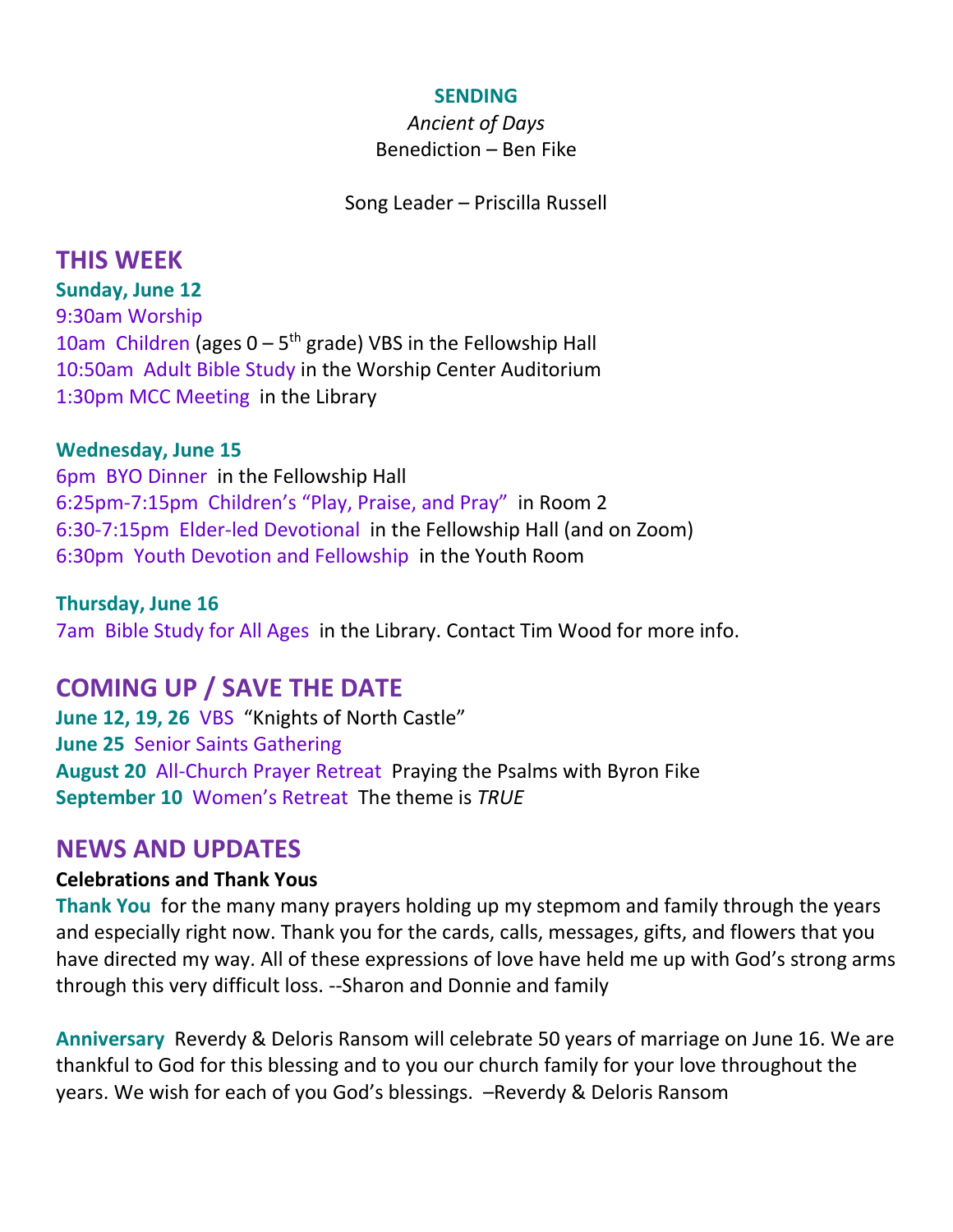### **Congratulations**

- to Eli Jared who graduated from Trinity School of Durham and Chapel Hill on June 3. He will study architecture at Pratt Institute.

- to Elizabeth Massey who graduated from UNC-Wilmington with a Bachelor of Education degree.

**Baby Basket Shower** The Peterson family is expecting a boy due July 28! Gifts to welcome him may be placed in the basket in the foyer.

**Family from Afghanistan Expecting** We are excited to announce that baby boy Abdulrahimzai is due to arrive July 26! We would like to help this family celebrate this new American citizen by providing some baby needs! If you would like to help, [they are registered here.](https://www.target.com/gift-registry/gift-giver?registryId=500df050-c0e4-11ec-a5a5-e1ea892549a6&type=BABY) For more details, see the familynews email sent by Laura Fike on June 1, or contact Laura or Joanie Brown.

### **Church Events**

**Vacation Bible School** will begin this Sunday, June 12, and continue on Sundays June 19 and 26. Our children will be acknowledged during the Worship Service and then dismissed before 10am to join our VBS program in the Fellowship Hall (FH) and playground areas. This year we are offering our Assembly and Music program, a snack time together outside on the playground, then Bible Story Teller Station (Fellowship Hall) and Craft Station (classroom 9/11) in two smaller groups. We will end with the Closing Assembly and Music in the FH around noon. Our mission this year is to support the Outreach initiative to collect food for the Food Drive. –Sharon Hilliard

### **Sunday Morning Classes**

*Teens* will not meet together June 12-July 3 to help with VBS.

*Adults* will listen to the words of three of Israel's greatest prophets - Amos, Hosea, and Micah. What did these prophets have to say to Israel? What are they saying to us today? Come join us for a reflection on these living messages from God's chosen messengers led by Paul Watson and Jo Wall.

**Wednesday Nights** The elder-on-call will lead a brief devotional followed by fellowship: June 15-Massey, June 22-Smith, June 29-Wood, July 6-Beyer, July 13-Cameron. Please bring your own dinner at 6pm and join the fellowship!

**Midweek Meeting Survey** We would love to have your input regarding our midweek meetings by [filling out this survey](https://docs.google.com/forms/d/e/1FAIpQLScGmmRlyrVTwwB2lLjJWbe-5MFjhhJ45PiMQAN_apaElqbN0Q/viewform) before June 19.

**Volunteer Schedule** If you know of Sunday mornings in July that you will not be at church, please enter those dates by June 17 in the [online scheduler here.](https://secure.rotundasoftware.com/29/web-terminal/login/colemillrd?redirectTo=%2F29%2Fweb-terminal%2Fhome%3Fuser%3Dcolemillrd%26ath)